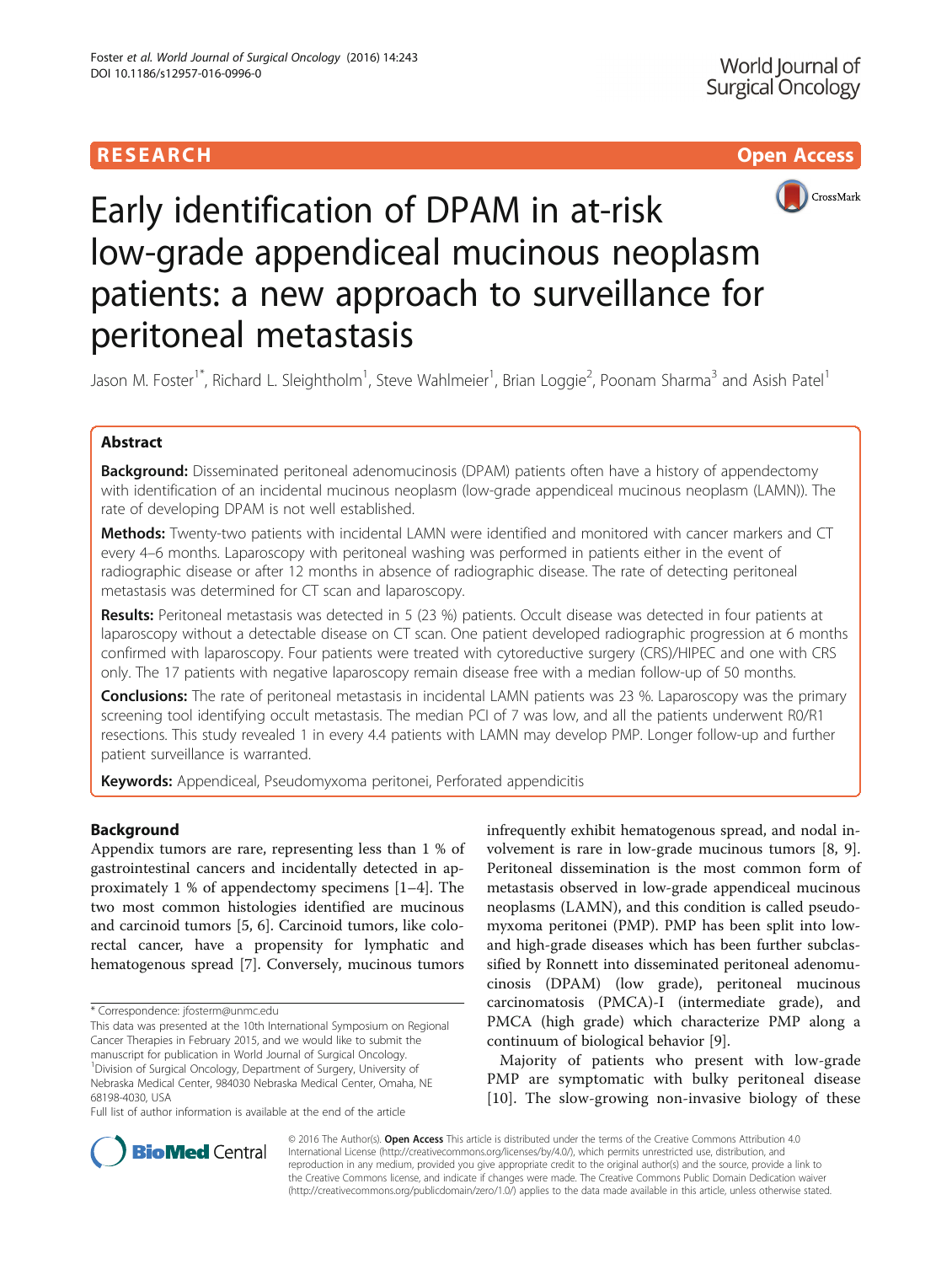tumors contributes to the development of extensive peritoneal disease before patients seek medical attention for clinical symptoms. This indolent pattern of growth not only affords patients with PMP an opportunity for symptom palliation but majority can achieve long-term remission with cytoreductive surgery and hyperthermic intraperitoneal chemotherapy (CRS/HIPEC) [\[11](#page-6-0)].

Cytoreductive procedures often require extensive operative time and extended recovery. The factors predicting long-term survival with DPAM are well established and include disease extent measured by peritoneal cancer index (PCI), ability to achieve optimal cytoreduction quantified by completeness of cytoreduction (CC) score or R score (CC-0/CC-1 or R0/R2a), and early referral to centers with experience in CRS surgery [[12](#page-6-0)–[14\]](#page-6-0).

Optimal tumor cytoreduction can be achieved in 70– 90 % of DPAM patients, but this typically requires extensive cytoreductive procedures with multivisceral organ resections, prolonged hospital stay, and post-operative morbidity and mortality rates of 30–50 % and 3–7 %, respectively [\[13\]](#page-6-0). Many patients who develop symptomatic low-grade PMP have a history of appendectomy with an incidental LAMN identified. Given the low incidence of LAMN tumors, there is a paucity of data that defines the rate of LAMN progression to PMP of the DPAM subtype, and like most rare tumors, there is currently no consensus on follow-up guidelines. In spite of these obstacles, the development of a surveillance strategy in LAMN may not only provide insight into the rate of PMP development but facilitate early detection of occult peritoneal metastasis in LAMN patients and improve outcomes in PMP patients. Currently, only one retrospective population study in the Netherlands reported an observed PMP incidence of 20 % in 547 patients with LAMN lesions. Majority of the PMP events were detected within 24 months, but in a few cases, PMP occurred after 2 years [[15](#page-6-0)]. As a result, this group recommends performing cross-sectional imaging for at least 5 years in patients with incidental LAMN tumors. Since CT imaging has known limitations in the detection of peritoneal metastasis, a second modality, diagnostic laparoscopy, was added to the surveillance regimen to determine if occult disease could be identified in patients in the absence of CT-detectable disease. Here, we report the results of this surveillance strategy.

## Methods

## Patient population

A retrospective chart review was conducted on patients referred for management of LAMN. In this study, lowgrade mucinous tumors were defined by the grading system reported by Carr et al. and Misrdraji et al., recently adopted by the Peritoneal Surface Oncology Group International (PSOGI) [[16](#page-6-0)–[19](#page-6-0)]. All cases included in this analysis had mucin with low-grade architectural features, "pushing alteration" of the muscularis mucosa or wall, and when pathology was reviewed at our institutions, the presence of perforation, extra-appendiceal mucin, and extra-appendiceal cells was reported. Twenty-two LAMN patients were identified, diagnosed between June 2006 and May 2013, and comprehensive pathology reports were available in 20 out of the 22 patients. In two LAMN cases, the comprehensive pathology reports were not available.

## Surveillance strategy

All patients had a baseline CT scan performed prior to their appendectomy, and these images were reviewed at first consultation (Fig. [1](#page-2-0)). All outside medical records and pathology and imaging reports were reviewed. Baseline tumor markers were obtained at the first consultation which included CA-19-9, CEA, and CA-125. The patients were re-evaluated every 4–6 months with clinical exams, abdomen and pelvis CT scans, and tumor markers. If any radiographic abnormality was reported by the reading radiologist consistent with concerns of peritoneal metastasis, patients were taken for diagnostic laparoscopy to pathologically document disease progression. After 12 months of surveillance, all the patients underwent diagnostic laparoscopy to determine if occult peritoneal metastasis could be identified in the absence of CT-detectable disease. At the time of laparoscopy, PCI zones were evaluated for peritoneal implantation and peritoneal washings were performed. Any suspicious nodules identified were biopsied and sent for pathological evaluation. If pathologically confirmed peritoneal disease was detected, the patient was offered definitive CRS/HIPEC. All the patients with positive findings elected to undergo CRS/HIPEC except for one patient who only underwent CRS without HIPEC.

## Clinical and outcomes data analysis

Demographic information was collected on all LAMN patients including age, sex, and additional procedures performed prior to referral and any administration of chemotherapy by referring providers. The appendectomy proximal margin was negative in all 22 specimens, and in 20/22 cases, data was available to determine the presence of perforation or extra-appendiceal mucin and/or extraappendiceal cells. Following diagnostic laparoscopy, adverse events, cytology results, and rate of detection of peritoneal implants were determined. Finally, we calculated median follow-up time, overall survival, and current status of disease.

In LAMN patients where peritoneal metastasis was identified, all underwent CRS/HIPEC except for one patient who underwent CRS alone. PCI score (tumor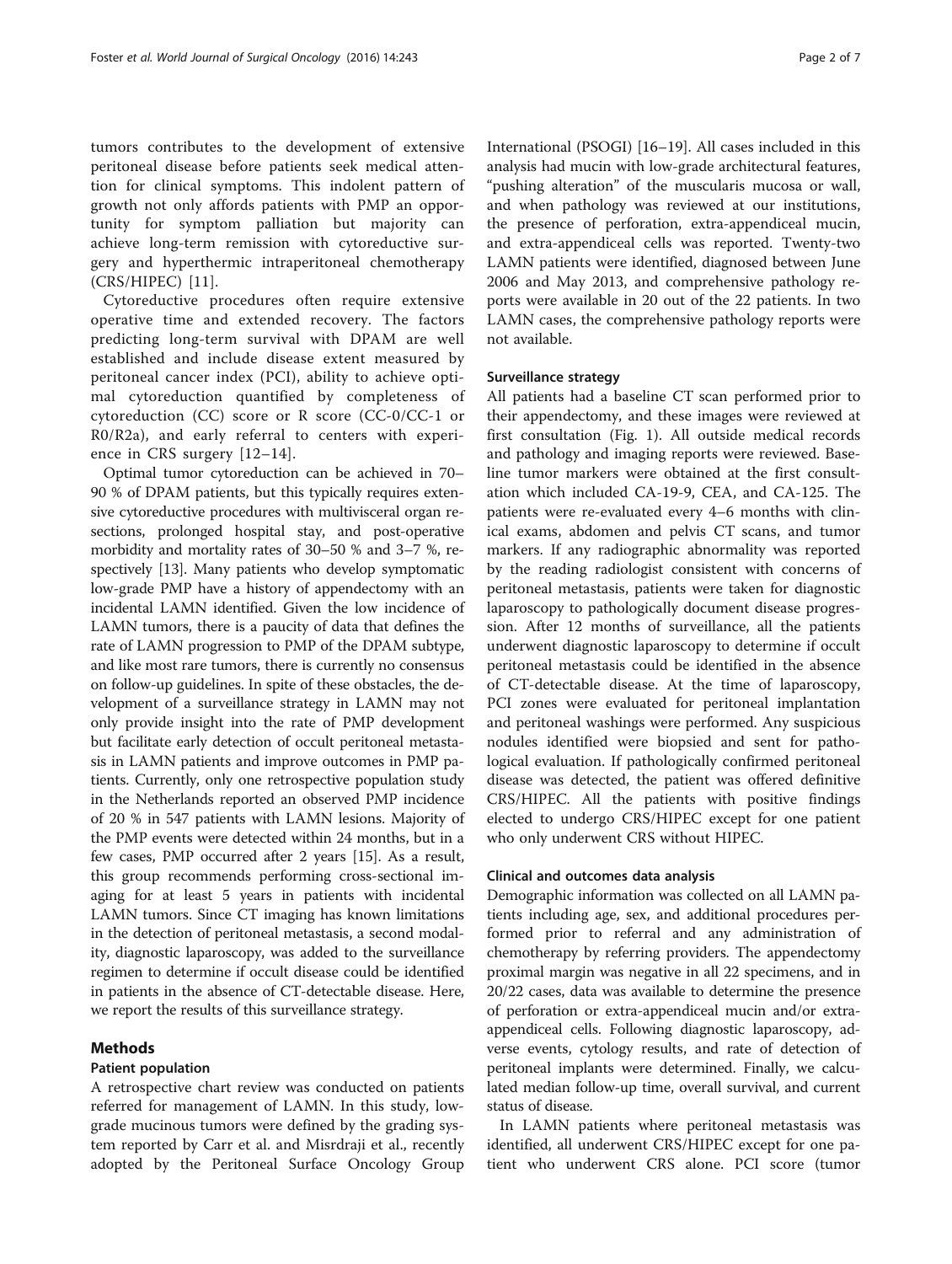<span id="page-2-0"></span>

burden) [\[20\]](#page-6-0), CC score, length of stay (LOS), overall survival, and disease-free survival status were determined. Right hemicolectomy, partial peritonectomy sites and rates, visceral organ resection rates, and total resections performed which included peritonectomy procedures were also calculated. The organ resections performed included omentectomy, right colectomy, cholecystectomy, distal pancreatectomy, splenectomy, and non-anatomical hepatectomy or liver capsule resection. All peritonectomies were limited partial resections, and the sites included the diaphragm, colic gutters, and pelvis. Morbidity and mortality were quantified by the Clavien-Dindo classification grades I–V [\[21](#page-6-0)].

# Results

#### Demographics of surveillance group and serology results

The mean age at diagnosis for the 22 LAMN patients was 53, and 55 % (12) were males. Twenty-one patients (95 %) underwent appendectomy for their disease. One patient (5 %) underwent right hemicolectomy and cholecystectomy and was also started on chemotherapy prior to referral. Following diagnostic laparoscopy, all the patients were discharged within 23 h of the procedure without any adverse events. In all the 22 patients, CEA, CA-19-9, and CA-125 levels were within normal limits and no patient experienced any marker elevation.

# LAMN appendix pathology features, rates and sites of PM implants, and cytology results

Comprehensive pathological characteristics were available in 91 % (20/22) of the patients (Table [1\)](#page-3-0). Appendix perforation and extra-appendiceal mucin were identified in 90 % (18/20) of the specimens. In these 18 patients with perforation and mucin extravasation, 5/18 (28 %) developed peritoneal metastasis while 13/18 (72 %) had no evidence of peritoneal metastasis at diagnostic laparoscopy. Extra-appendiceal cells were identified in 10/20 of the patients, 4/10 (40 %) developed peritoneal metastasis while 6/10 (60 %) had no evidence of peritoneal metastasis. The overall rate of peritoneal metastasis was

5/22 (23 %) (Fig. [2\)](#page-3-0); perforation and extra-appendiceal mucin were present in 5/5 (100 %) of the patients, and extra-appendiceal cells were present in 4/5 (82 %) of the patients (Table [1](#page-3-0)). At laparoscopy, cytology was positive for cells in 60 % (3/5) of the patients with peritoneal metastasis (Table [1](#page-3-0)).

The most frequent PCI zones with occult metastases were zones 0 and 1 with disease identified in all 5 patients (100 %). Figure [3](#page-4-0) provides a comprehensive description of the sites involved for each patient and the rate of involvements in each PCI zone.

## Outcomes in LAMN patients without PMP

All 17 patients had no evidence of disease or pathology on CT imaging, tumor marker serology was within normal limits, and there was no detectable tumor at laparoscopy. Tumor cytology in this group of patients was negative for tumor or mucin in peritoneal washings. One patient underwent a second laparoscopy at the 2 year mark because of inflammatory changes found at the first laparoscopy, and biopsies at the first laparoscopy revealed inflammatory nodules. The second laparoscopy revealed resolution of the inflammatory changes, and no disease or inflammation was identified. The median follow-up time was 50 (20–106) months, and none of the patients developed clinical progression during the follow-up period.

## Outcomes in LAMN patients with PMP

Five patients (23 %) were identified who developed peritoneal metastasis (Fig. [2](#page-3-0)). The patient that underwent right hemicolectomy (RHC) and cholecystectomy and received FOLFOX chemotherapy prior to referral had radiographic progression and evidence of DPAM at 6 months following LAMN diagnosis with evidence of omental nodularity. Laparoscopy was performed based on the CT scan and confirmed peritoneal metastasis. The radiographic PCI in this case was 8, and the PCI at exploration was 14 (Table [2,](#page-4-0) patient #4). In the other four cases with negative CT results, occult peritoneal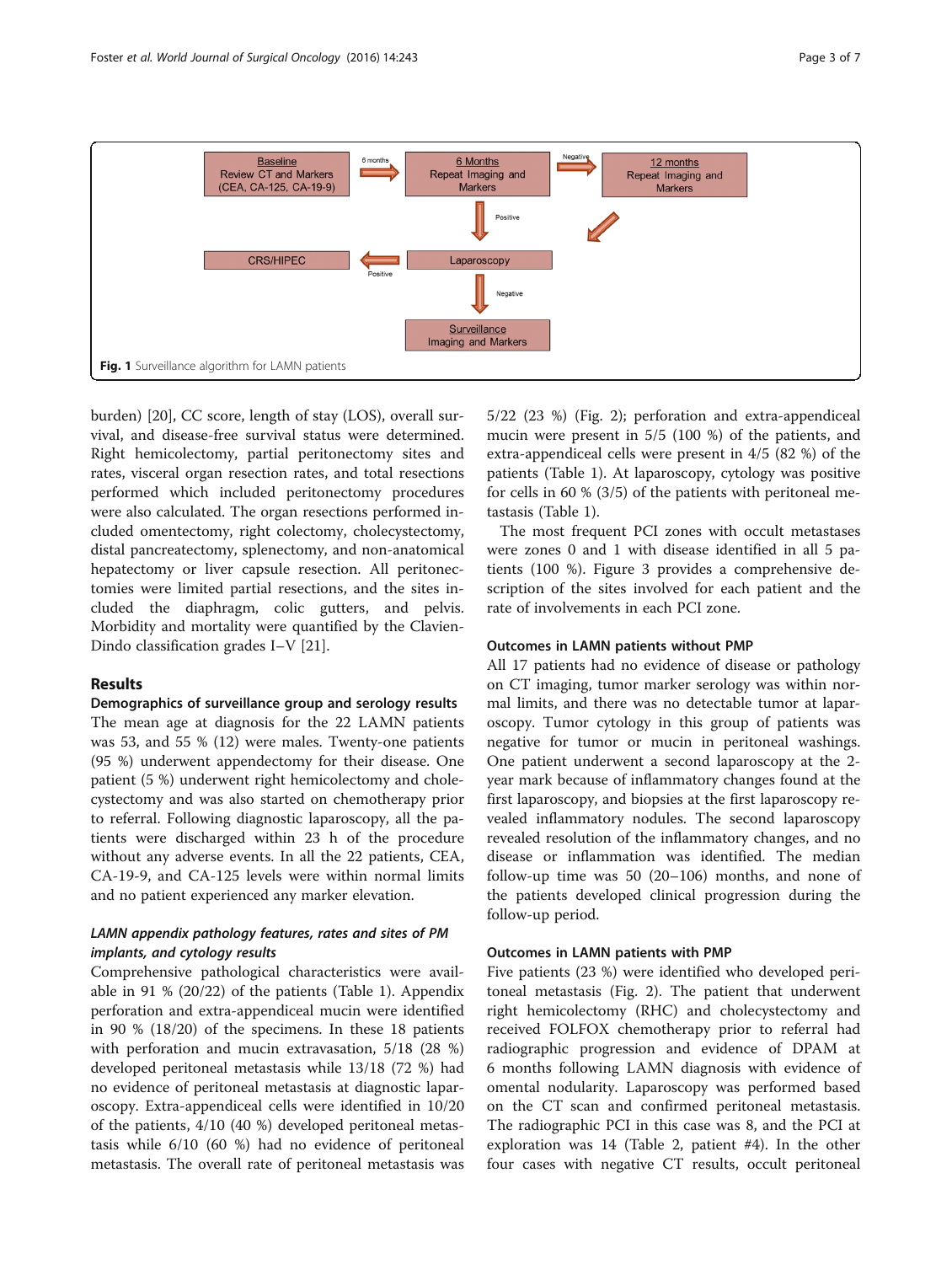| LAMN without DPAM        | Perforation  | Extra-appendiceal mucin | Extra-appendiceal cells | Cytology at laparoscopy |  |
|--------------------------|--------------|-------------------------|-------------------------|-------------------------|--|
| $\mathbf{1}$             | $^{+}$       | $+$                     |                         |                         |  |
| $\overline{2}$           | $^{+}$       | $^+$                    | $\! +$                  |                         |  |
| 3                        | $^{+}$       | $^{+}$                  | $\! + \!\!\!\!$         |                         |  |
| 4                        | $^{+}$       | $^{+}$                  |                         |                         |  |
| 5                        |              | $^+$                    | $+$                     |                         |  |
| 6                        | $^{+}$       |                         | $\! + \!\!\!\!$         |                         |  |
| 7                        | $^{+}$       | $^{+}$                  | $^{+}$                  |                         |  |
| $\,8$                    | $^{+}$       | $^+$                    |                         |                         |  |
| 9                        | $^+$         | $^{+}$                  |                         |                         |  |
| 10                       |              |                         |                         |                         |  |
| 11                       | $^{+}$       |                         |                         |                         |  |
| 12                       |              |                         |                         |                         |  |
| 13                       | $^{+}$       |                         | $\! + \!\!\!\!$         |                         |  |
| 14                       | $^{+}$       | $^{+}$                  |                         |                         |  |
| 15                       | $^{+}$       | $\boldsymbol{+}$        |                         |                         |  |
| 16                       | N/A          | N/A                     | N/A                     |                         |  |
| 17                       | N/A          | N/A                     | N/A                     |                         |  |
| Total                    | 13/15 (87 %) | 13/15 (87 %)            | 6/15 (40 %)             | 0/17(0%                 |  |
| LAMN with DPAM           | Perforation  | Extra-appendiceal mucin | Extra-appendiceal cells | Cytology at laparoscopy |  |
| $\overline{\phantom{a}}$ | $^{+}$       |                         | $\boldsymbol{+}$        | $^{+}$                  |  |
| $\overline{2}$           | $^{+}$       | $^{+}$                  |                         |                         |  |
| 3                        | $^{+}$       | $^{+}$                  | $^{+}$                  |                         |  |
| 4                        | $^{+}$       | $^{+}$                  | $\! + \!\!\!\!$         | $^{+}$                  |  |
| 5                        | $^{+}$       | $\! + \!$               |                         | $\! +$                  |  |
| Total                    | 5/5 (100 %)  | 5/5 (100 %)             | 4/5 (80 %)              | 3/5 (60 %)              |  |
| All patients             | 18/20 (90 %) | 18/20 (90 %)            | 10/20 (50 %)            | 3/22 (14 %)             |  |

<span id="page-3-0"></span>**Table 1** Individual descriptive appendectomy pathology and cytology results at the time of laparoscopic surveillance

Descriptive pathology results were not available in two patients labeled N/A

disease was identified at laparoscopy. The sites of detected disease can be found in Fig. [3.](#page-4-0)

The rate of RHC was 40 % (2/5), with one performed prior to referral and one performed at the time of CRS/ HIPEC because of concerns for gross surface disease (Table [2\)](#page-4-0). In both cases, the pathological analysis of the specimens revealed no surface or nodal involvement. In all cases (5/5), a CC-0/CC-1 was achieved, and Table [2](#page-4-0)



provides each patient's PCI scores, organ resections, peritonectomy rates, and LOS, while Fig. [3](#page-4-0) provides the PCI zones of disease detection for each patient. Median PCI and total organ resection values were 7 and 3, respectively, reflecting the limited disease burden. The median LOS was 7 days, and no post-operative deaths occurred with only one patient experiencing a grade II Clavien-Dindo adverse medical event, hypertension requiring an esmolol drip.

In 4/5 patients treated with CRS/HIPEC, all the patients are alive without disease recurrence with median follow-up of 50 months. In the patient who elected to have CRS alone, disease recurrence occurred at 24 months after cytoreduction (36 months from diagnosis). The recurrence was detected on CT imaging, and the patient had no clinical symptoms. The patient underwent a second procedure with a PCI score of 19, and CC-1 cytoreduction was achieved. The patient is currently alive without recurrence or progression.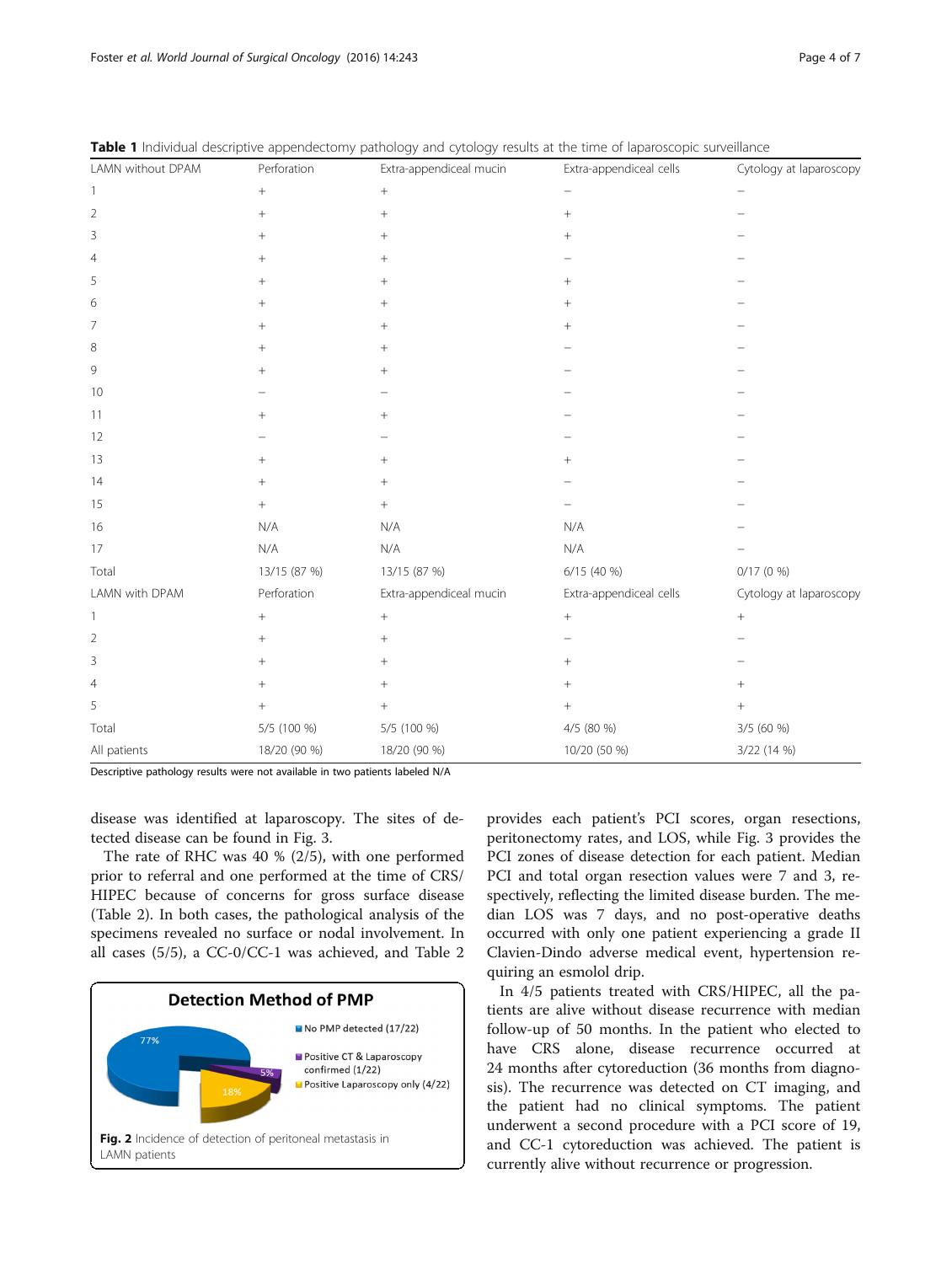<span id="page-4-0"></span>

# Discussion

The optimal management of incidental LAMN tumors had been a challenging area to define because of the low incidence and indolent behavior of LAMN tumors that develop peritoneal metastasis resulting in low-grade PMP, DPAM. The goal of this study was to longitudinally follow patients with only LAMN tumors, excluding all other histologies, and evaluate these patients for the development of peritoneal metastasis with imaging and laparoscopy. It has been established that low-grade mucinous appendix tumors are the most common primary tumor site resulting in the development of low-grade PMP, with very minimal risk of nodal or hematogenous dissemination [[22\]](#page-6-0). What has not been clearly established is the rate at which LAMN tumors disseminate and develop low-grade PMP. In this series of 22 patients, occult peritoneal metastasis was detected in 5 (23 %) patients. Only one case was detected on imaging and confirmed with laparoscopy, while 80 % (4/5) of the cases were only detected by laparoscopy. Although this is a small series, this observed rate of PMP is consistent with the rate reported by Smeenk et al., where a PMP rate of 20 % was observed in patients with LAMN histology [[15\]](#page-6-0). This correlation of event rates of PMP development provides support that laparoscopy may be a useful screening tool for LAMN patients given the limitations of the small sample size.

Current surveillance recommendations for the management of low-grade mucinous appendix tumors range from no routine imaging to imaging every 6–12 months, or even consideration of CRS/HIPEC for patients with perforated disease and extravasated mucin. This data revealed that a CT scan as a surveillance tool may be inadequate for the detection of early PMP. This is consistent with other data demonstrating the CT scan often understages the volume of peritoneal disease in patients with known peritoneal metastasis [[19\]](#page-6-0). MRI was not performed in these patients, but recent data demonstrates it may be a more sensitive tool for detection of peritoneal metastasis [[23, 24](#page-6-0)]. As a result, we have switched to

**Table 2** RHC status, PCI score, organs resected, LOS, and CC score for the LAMN group with PMP

| LAMN with DPAM | RHC                      | PCI | # of organs resected | Peritonectomies | LOS | CC score | <b>HIPEC</b>                   | Recurrence                      |
|----------------|--------------------------|-----|----------------------|-----------------|-----|----------|--------------------------------|---------------------------------|
|                |                          | 8   |                      |                 |     |          |                                | $\hspace{0.1mm}-\hspace{0.1mm}$ |
|                | $\overline{\phantom{0}}$ |     |                      |                 |     |          |                                |                                 |
|                | $\overline{\phantom{a}}$ |     |                      |                 | 6.  |          | $\qquad \qquad \longleftarrow$ |                                 |
| $\overline{4}$ | $+^d$                    | 14  |                      |                 |     |          |                                |                                 |
|                |                          |     |                      |                 |     |          |                                |                                 |
|                |                          |     |                      |                 |     |          |                                |                                 |

All RHC specimens were negative. All peritonectomies were partial resection not complete in PCI zones

alndicates RHC was done prior to CRS/HIPEC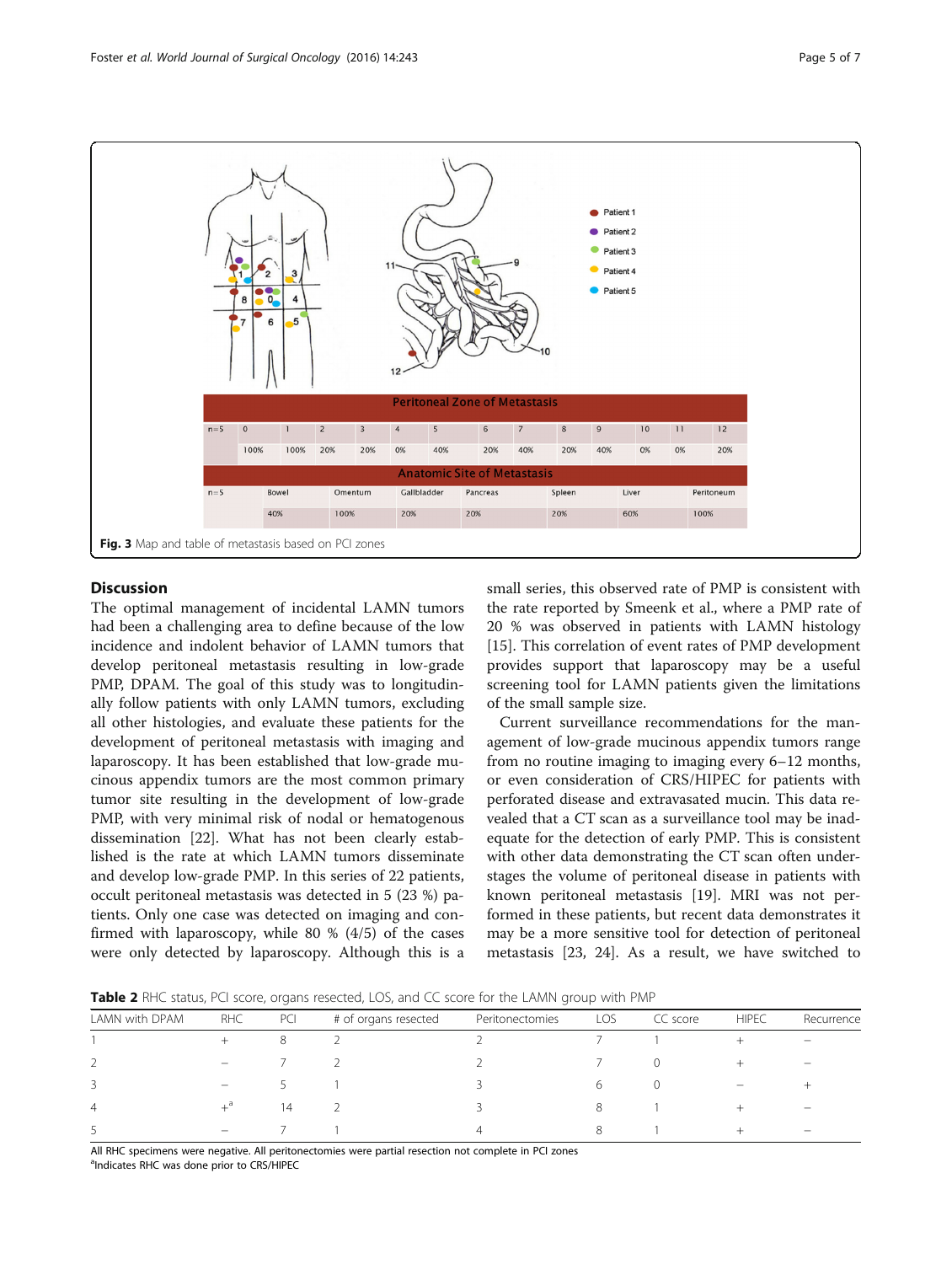patients and only perform CT imaging when patients cannot tolerate MRI or when motion artifacts may limit interpretation.

It has been suggested in the setting of perforated appendix with extra-appendiceal mucin and/or cells in LAMN patients consider CRS/HIPEC [\[25](#page-6-0)]. The comprehensive pathological analysis revealed that these features were present in all patients who develop PMP; however, this feature was present in 90 % (18/20) of all the specimens. Specifically, 13/18 patients with these features were identified without detectable occult peritoneal metastasis at laparoscopy. If CRS/HIPEC was performed for all patients with perforation and extra-appendiceal mucin, 72 % (13/18) of the patients with this feature potentially may have been over-treated and subjected to the risks of CRS/HIPEC. A similar result was observed in patients with extra-appendiceal cells where it was identified in 10/20 cases and 60 % (6/10) of the patients would have been treated with CRS/HIPEC that did not develop DPAM. Delayed recurrences are a real concern, and continued follow-up is important. However, none of the 17 patients without evidence of occult peritoneal metastasis have developed PMP with a median follow-up period of 50 months, and they continue to undergo active imaging surveillance every 12 months.

Laparoscopy appears to be a promising screening tool in LAMN patients, but it is an invasive procedure with surgical risks. In this series, no major adverse events occurred, but bowel injury, port site infections, and hernia are complications that must be balanced with the benefits of early detection. Larger patient series will be necessary to address this question. There are limitations to this study including the small sample size and retrospective data collection. In spite of these limitations, the observed rate of PMP is consistent with the rate reported in the literature based on a study consisting 574 patients with LAMN, wherein 114 (20 %) developed PMP, and this provides some validation of the results observed [[15\]](#page-6-0). The benefits of early detection include asymptomatic detection resulting in low PCI index at surgery, 100 % optimal cytoreduction rate, and potentially a small surgical procedure evident by a low rate of organ resections. The impact on survival is not clear since the current follow-up is only 50 months, but given the favorable factors of low PCI and CC-0/CC-1 in all cases, this would support a more favorable outcome [[14\]](#page-6-0). Interestingly, the only recurrence occurred in one patient who did not receive HIPEC after 3 years of follow-up. It is not clear what other factors played a role in this patient's recurrence, but this observation provides evidence that these occult tumors are biologically active and can progress/recur over time. This patient is currently in remission following the second CRS with HIPEC.

Based on this preliminary data, our group is establishing a prospective registry trial employing this surveillance protocol utilizing cross-sectional imaging (MRI or CT) every 4–6 months and serological marker assessment and offering all patients laparoscopy after 1 year of imaging surveillance or in the event of radiologic findings of peritoneal metastasis. Through a multiinstitutional collaborative effort, we hope that continued research in this area will more clearly define the incidence of PMP and result in early detection of the syndrome.

#### Conclusions

The rate of peritoneal metastasis in incidental LAMN patients was 23 %, and laparoscopy was the primary screening tool identifying occult metastasis. Given the favorable prognosis of early detection and treatment of PMP, DPAM, further trials utilizing a surveillance strategy of laparoscopy, serological markers, and crosssectional imaging are warranted.

#### Abbreviations

CRS: Cytoreductive surgery; CC: Completeness of cytoreduction; CT: Computed tomography; DPAM: Disseminated peritoneal adenomucinosis; HIPEC: Hyperthermic intraperitoneal chemotherapy; LOS: Length of stay; LAMN: Low-grade appendiceal mucinous neoplasm; PCI: Peritoneal cancer index; PMCA: Peritoneal mucinous carcinomatosis; PMP: Pseudomyxoma peritonei; RHC: Right hemicolectomy;

#### Acknowledgements

This research was supported by the Jonathan Platon and the Bobbie Hill Research Funds.

#### Funding

This research was supported by patients and patients' family donations: the Jonathan Platon and the Bobbie Hill Research Funds. The funding bodies had no role in the study design, data collection, or data interpretation.

#### Availability of data and materials

The datasets generated from the current study are not publicly available because in compliance with the IRB approval of this project, the data was collected, stored, and maintained on a secure server at the University of Nebraska Medical Center. De-identified data can be provided from the corresponding author on reasonable request.

#### Authors' contributions

JF conceived of the project and drafted the manuscript. JF and BL conducted all the surgical procedures. PS contributed to the pathologic components of the manuscript and pathology interpretation. JF, PS, RS, SW, and AP contributed to data acquisition, interpretation, and presentation, as well as drafting the manuscript. All authors read and approved the final manuscript.

#### Competing interests

The authors declare that they have no competing interests.

# Consent for publication

Not applicable.

#### Ethics approval and consent to participate

The protocol for this research was submitted and approved by the University of Nebraska Medical Center Office of Regulatory Affairs Office's Institution Review Board. All research approved by the UMNC-IRB is conducted in accordance with HHRP 45 CRF 46 ([www.unmc.edu/irb/\),](http://www.unmc.edu/irb/) and this research was conducted under a retrospective (waived consent) research protocol #647-